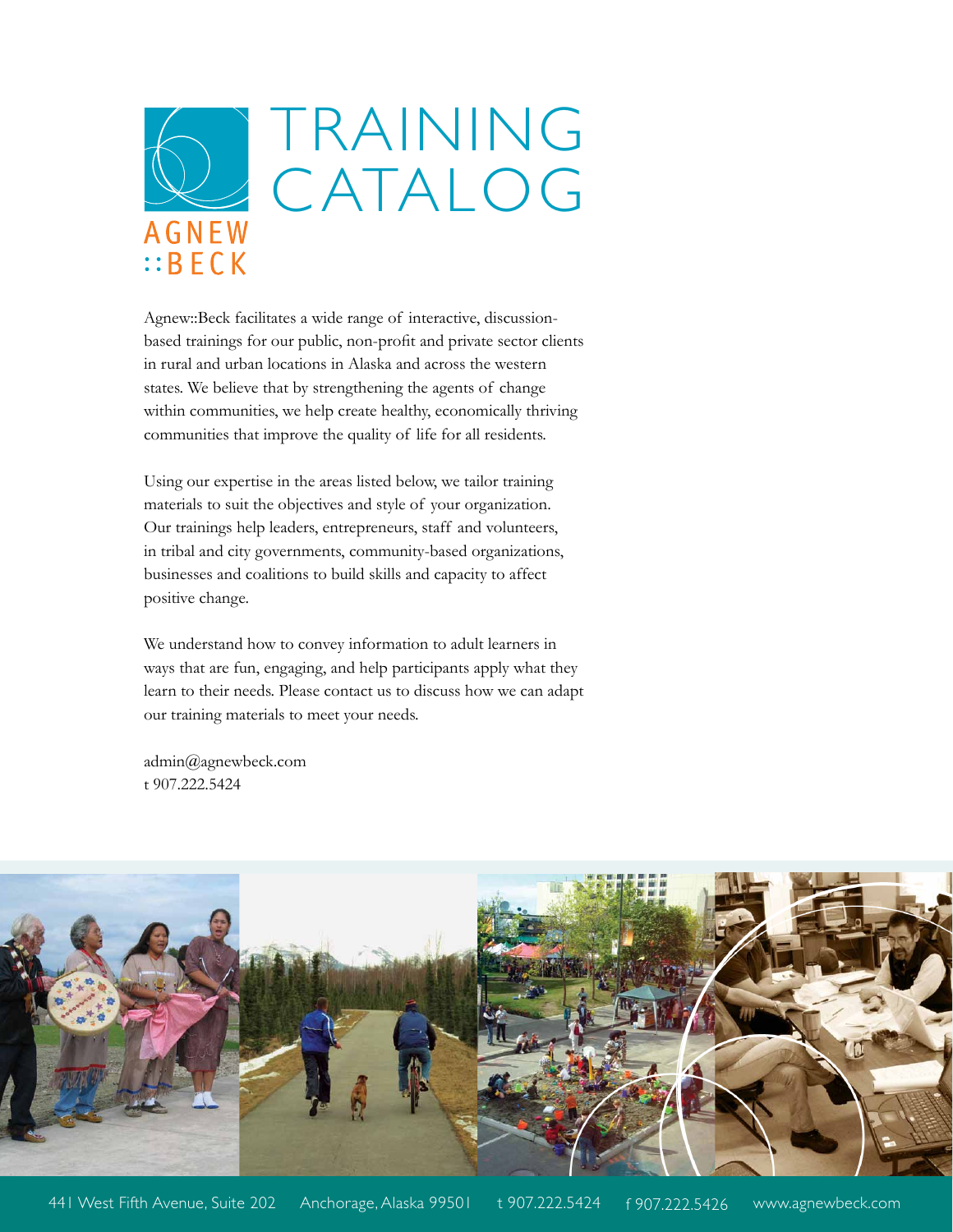### LEADERSHIP + PUBLIC ENGAGEMENT

**Board Training |** In this 4-6 hour workshop, participants will learn how to be more effective board members of tribal and not-for-profit organizations. The training will discuss board member responsibilities, organizational culture and leadership development, decision-making and how to develop effective working relationships between board members and staff. Participants will come away with an action plan for increasing board and organizational capacity.

**Strategic Planning |** In this 6-8 hour session, participants will create a strategic plan to set the direction of their organization. Participants will learn how to assess current challenges and opportunities, describe a desired future with a clear vision, and identify concrete strategies and action steps to accomplish their goals. Participants will come away with an updated or new strategic plan for their organization.

**Meeting Facilitation |** In this 2-hour training, participants will learn how to effectively prepare for and facilitate a meeting. This training will include how to set up for the meeting and prepare yourself for success, facilitation techniques and troubleshooting, and fun, interactive practice facilitation sessions. Participants will leave the training with practical advice and tools for their future facilitation efforts.

**Public Engagement |** In this 5-hour workshop, participants will learn how to use public engagement to improve outcomes for any project or process that affects the public or specific stakeholder groups. Participants will come away with an understanding of the key components to implement effective public engagement.

Youth Engagement | In this interactive 2-hour workshop, participants will learn how to develop activities and forums for engaging young people in public processes. The training simulates a youth engagement session and includes lessons learned from working with youth. Participants will leave the training with activities that involve teamwork, movement and visualizations and a set of tools and plan for conducting their own youth engagement process.

**Community Coalition Development** | This 4-6 hour workshop will excite and empower community leaders and residents to come together effectively to improve their community on a wide range of topics. It focuses on establishing and operationalizing the coalition's identity, purpose and ultimate goal and demonstrating how to use that clear identity and purpose to engage people from many sectors of the community to achieve the coalition's goals.

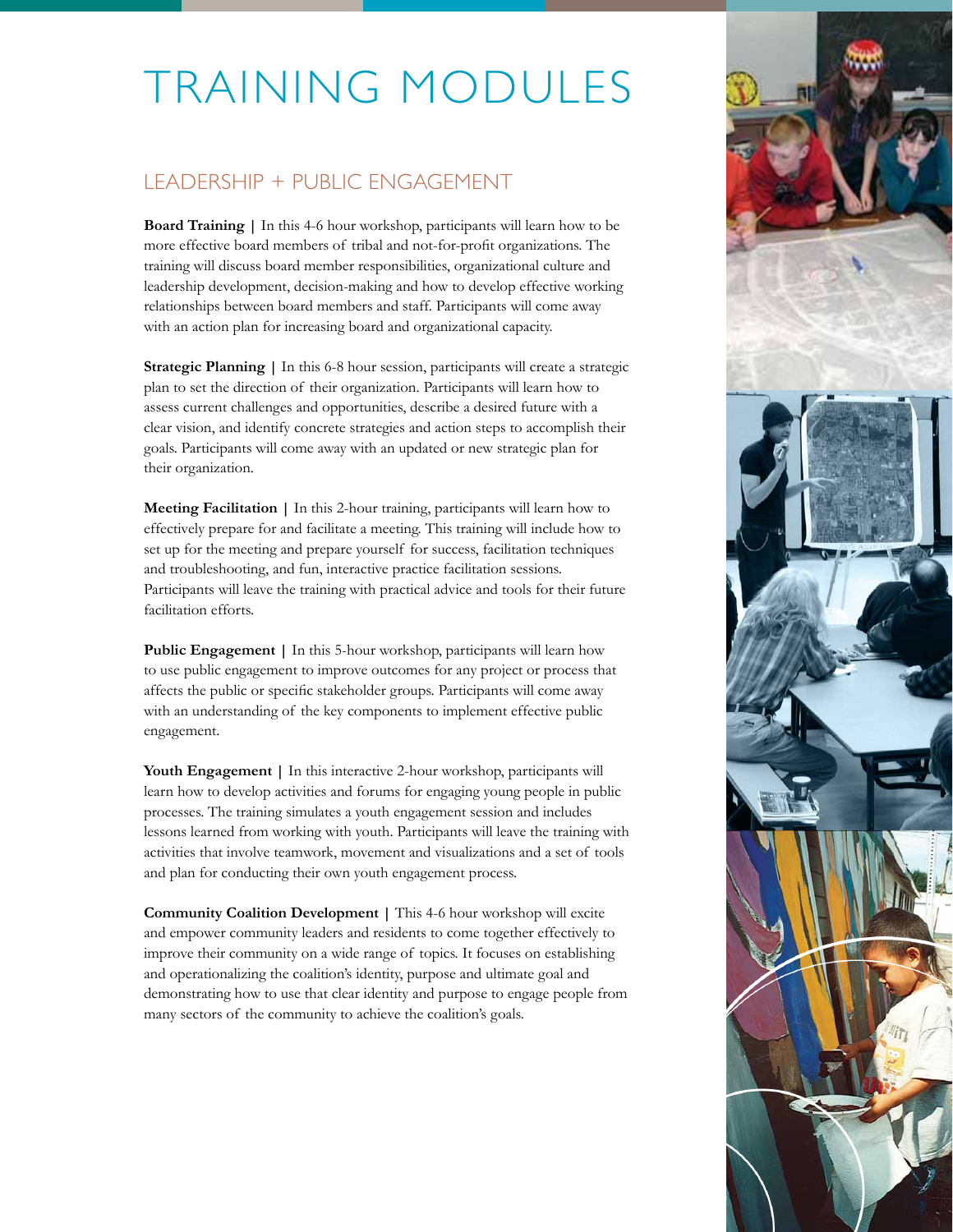#### PROGRAM DESIGN, PERFORMANCE MONITORING + EVALUATION

**Design Effective Initiatives** | This 6-hour workshop will demonstrate the necessary steps to designing effective community initiatives. It will cover the formation of a design team, identifying the community issues to address, analyzing root causes and identifying which to address, the role of data and best practice research in identifying effective strategies, and how to maintain momentum during program design.

**Digestible Data** | In this 2-part workshop, participants will learn how to use community data to create tools that help people and organizations develop goals and to track and measure success. The second part of the workshop will demonstrate tools that help organizations and communities select and track indicators related to community or program goals.

### COMMUNICATIONS

**Brand and Communicate Community Initiatives |** In order to achieve broad improvements in population health or gain support for new community initiatives, it is essential to reach out "beyond the choir" to engage residents who are not yet aware of the importance of these efforts. This 4-hour training will demonstrate how to brand an initiative, create focused and impactful messages, and to use paid, earned and social media to build a community buzz to support the initiative.

**Share, Learn, Respond |** In this 2-hour workshop, participants will learn effective messaging techniques that organizations can use to reach their target audience and make an impact.

**Visual Communication for Planning and Policy-Making |** In this 4-hour workshop, participants will learn how to create and use images to explore how planning and policy decisions will impact the real world. Practitioners without a design background are often required to create public outreach materials. Participants will review types of materials used in public outreach efforts and assess which pieces are most effective in particular situations; review basic design principles and identify uses (and misuse!); understand tools for creating materials; and work with Microsoft Word to create a draft public engagement piece for their own (real or imagined) project.



Girdwood **Wastewater Treat** Upgrade

FACT

This Project? Stuff W

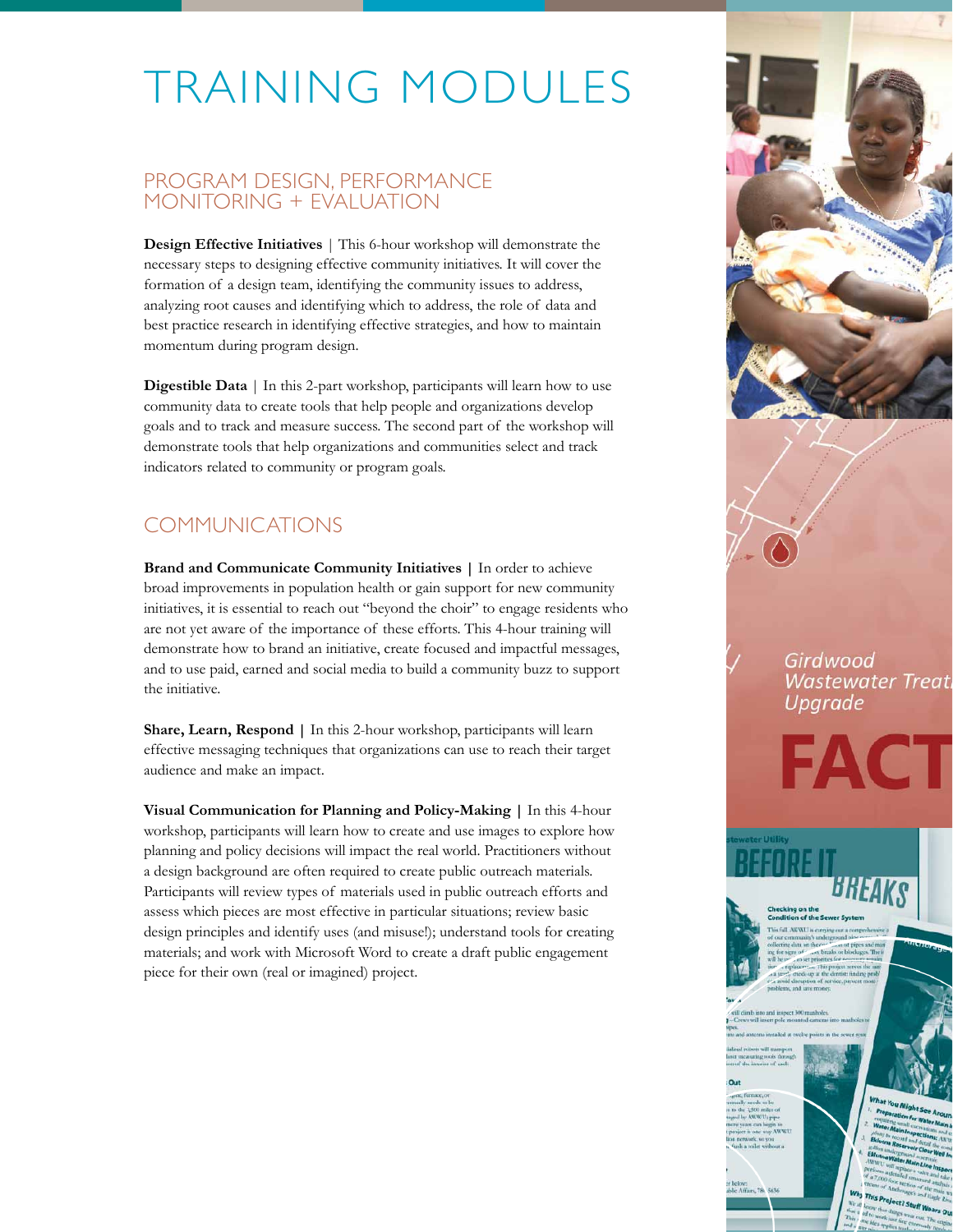### COMMUNITY + PROJECT PLANNING + IMPLEMENTATION

**Comprehensive Community Planning |** In this 4-hour training, participants will begin with an introduction to the purpose and outcomes of a comprehensive plan, including the history, legal basis and requirements for local government planning in the U.S. and at the state level. The training will cover a number of specific comprehensive plan issues, including a review of the plan's authority, required and recommended plan components, timeframe, public involvement, and practical advice about successful comprehensive planning in the context of rural communities and small towns. Participants will receive a guidebook they can keep as an ongoing reference.

**Community and Health Needs Assessments |** In this 4-6 hour workshop, participants will learn the steps in completing a comprehensive needs assessment for their community. Participants will learn the critical elements of quantitative and qualitative data gathering and analysis, facilitating community leadership and involvement, and completing an assessment that positions them to focus future efforts on the priority issues for their community.

**Facility Planning |** In this 4-hour workshop, participants will learn about the elements of facility planning. It may be tempting to jump right into the design and details of a new building, but when it comes to building, renovation or sustainably operating a facility, planning ahead will make all the difference. Learn to think like a developer and building manager to ensure a more successful project.

**Master the Financial Pro Forma |** In this 4-6-hour workshop, participants will learn the basics of developing financial models to help assess project feasibility and develop business plans. Participants will use Microsoft Excel to develop a pro forma for a real or hypothetical project.

Write a Successful Grant Proposal | In this workshop, participants will learn the key requirements of most major state, federal and private funders; learn tools for getting organized and developing a clear plan for the grant writing process; and discuss common stumbling blocks and how to take proposals from good to great. Participants will come away with a strong foundation for developing winning proposals.

**Development Planning and Fundraising | This workshop will discuss** the various sources of donor funds such as annual campaigns, major donor campaigns and planned giving. Participants will determine which strategies best align with their organizational vision and strategic plan, build skills in planning for the financial needs of their organization, and determine how to secure funds from multiple sources. This workshop can be tailored to meet the needs of beginning or advanced practitioners, board members, staff, capital campaign committee members or any other type of volunteers.